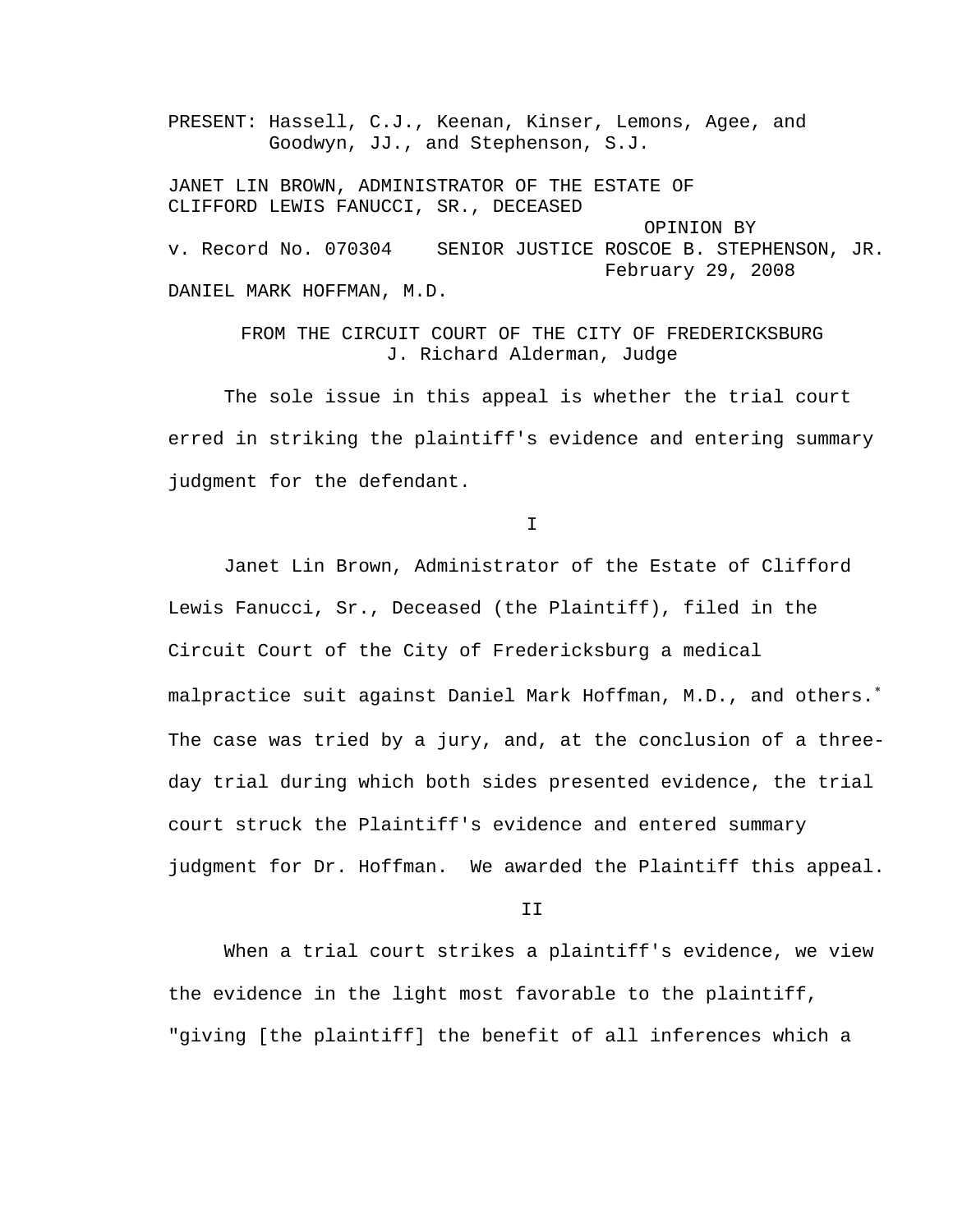jury might fairly draw from the evidence." If several inferences may be drawn from the evidence, though they may differ in degree and probability, we adopt those most favorable to the plaintiff "unless they are strained and forced or contrary to reason." West v. Critzer, 238 Va. 356, 357, 383 S.E.2d 726, 727 (1989); accord Economopoulos v. Kolaitis, 259 Va. 806, 814, 528 S.E.2d 714, 719 (2000). The evidence, viewed in the light most favorable to the Plaintiff, is as follows.

 In early August 2002, Fanucci saw Dr. Hoffman, a urologist, complaining of, among other things, difficult urination and blood in his urine. Dr. Hoffman diagnosed Fanucci as having a cancerous growth on his left kidney. On August 13, 2002, Dr. Hoffman performed surgery to remove Fanucci's left kidney. Dr. Hoffman was assisted by his partner, Dr. Elmore J. Becker, Jr.

 Dr. Hoffman elected to use a surgical technique known as a hand-assisted laparoscopic nephrectomy. In utilizing this technique, a surgeon operates primarily laparoscopically; however, the surgeon, in addition to the small incision made to insert the laparoscopic instruments, makes an additional incision through which to insert his hand to assist in the removal of the kidney.

i

<sup>∗</sup> The other defendants were either nonsuited or otherwise dismissed prior to trial.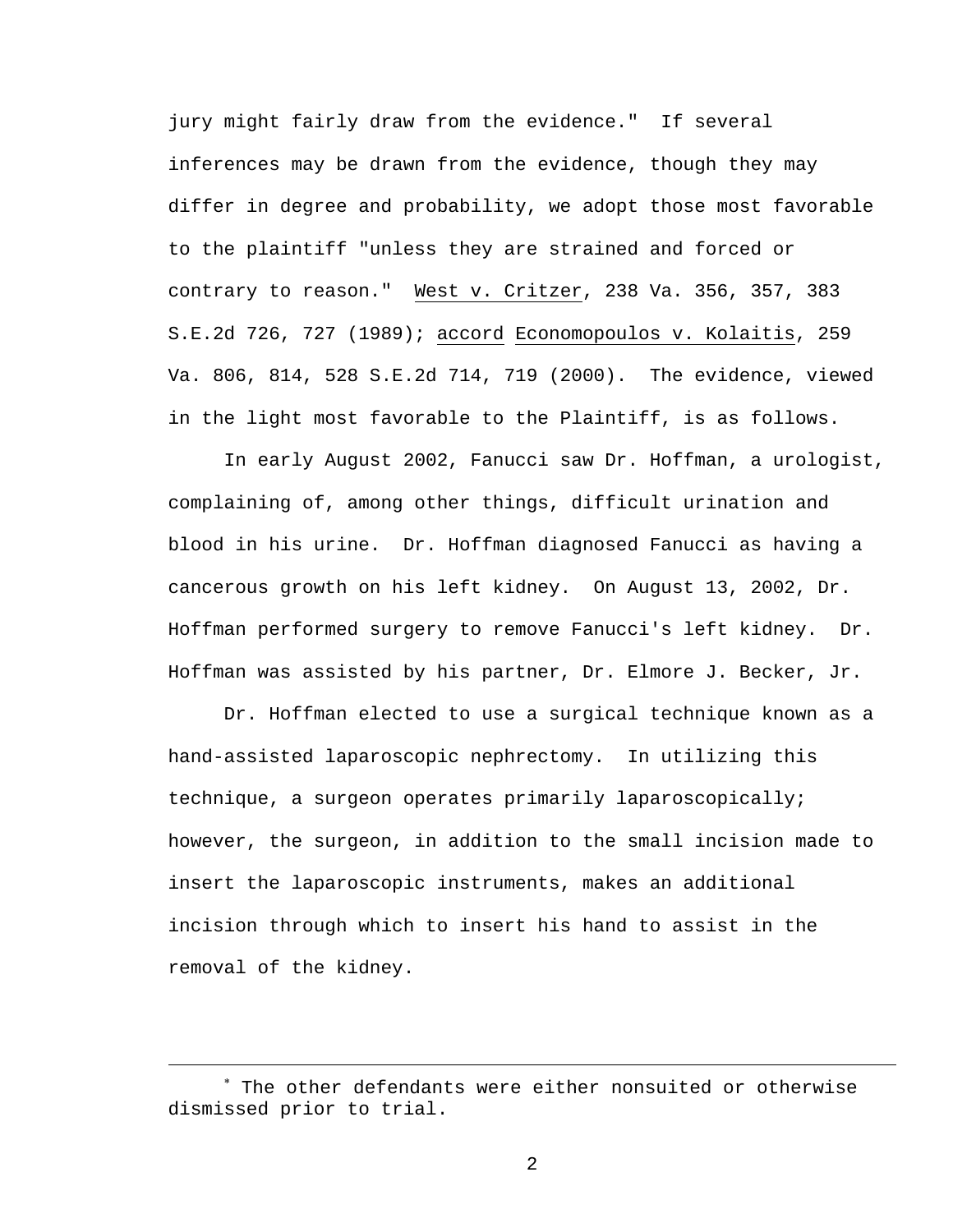In order to remove the left kidney, it is medically necessary to first clamp the left renal vein and artery. Dr. Hoffman found the left renal vein, which is normally in front of the left renal artery, and clamped it. Dr. Hoffman then felt what he thought was the left renal artery and clamped it. As Dr. Hoffman began to dissect the left kidney from the surrounding tissue, he noticed what he believed to be a second renal artery leading to the left kidney. Dr. Hoffman was not concerned by this discovery because, according to him, "20 or 30 percent of people will have two renal arteries" supplying the same kidney. Dr. Hoffman clamped this second artery and continued to dissect the left kidney.

 After freeing the kidney, Dr. Hoffman noticed that the first artery he had clamped, but had not yet cut, was "going in the wrong direction" and was, in fact, the right renal artery. Dr. Hoffman then removed the clamp in order to restore the blood flow to the right kidney. When he did so, Fanucci began bleeding from a tear in the right renal artery. Dr. Hoffman was unable to stop the bleeding, so he called in Dr. Richard C. Earnhardt, a vascular surgeon who was on duty at the hospital.

 Dr. Earnhardt tried to repair the tear in the right renal artery, but he was unsuccessful. Fanucci's significant blood loss from the right renal artery tear forced Dr. Earnhardt to perform a bypass procedure on the damaged artery. Dr. Earnhardt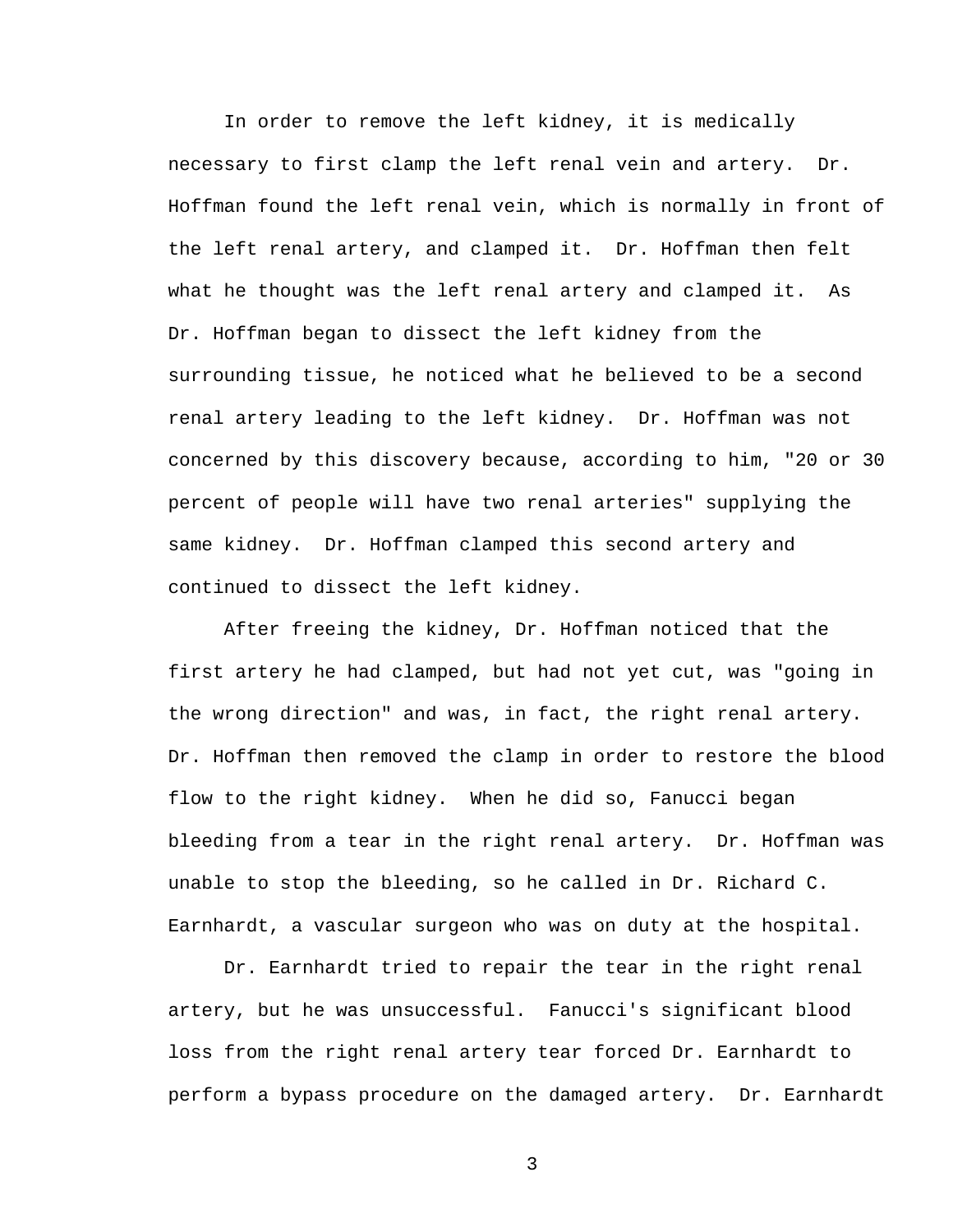also noticed blood oozing from tears in Fanucci's spleen near where the left kidney had been located, and he removed the spleen. As a result of the prolonged surgery, Fanucci suffered from a number of complications, and he ultimately died.

 Dr. John C. Hulbert, a practicing urologist and the Plaintiff's expert on the standard of care, testified that Dr. Hoffman's actions relating to the right renal artery were a deviation from the standard of care. He opined that damaging the right renal artery while operating on the left kidney indicated that Dr. Hoffman had lost his anatomical bearings during surgery. Nothing in the records that Dr. Hulbert reviewed indicated that the right renal artery was not in the normal location or that anything was distorting Fanucci's anatomy. On cross-examination, Dr. Hulbert stated that he did not know if Fanucci had any anatomical abnormalities. He agreed, however, that, if the right renal artery were located behind the left renal vein, then "that might be an understandable complication."

 Dr. Earnhardt testified that, at the time he was repairing the right renal artery, "there were no anatomic anomalies" with regard to the artery. Dr. Earnhardt admitted, however, that Fanucci's anatomy "had changed significantly" from when Dr. Hoffman first started the surgery.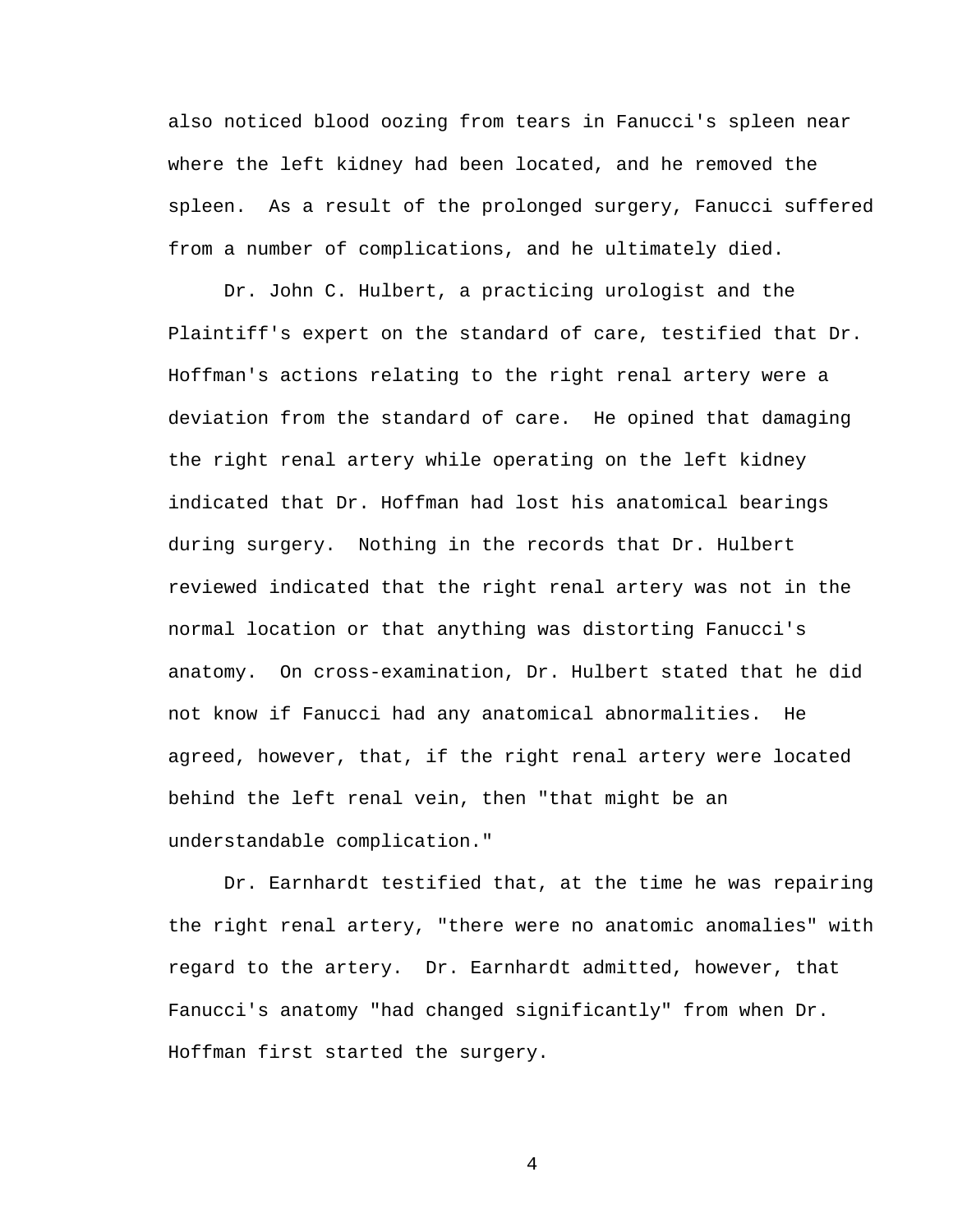Dr. Jose Abrenio, the pathologist who performed an autopsy on Fanucci, testified that the right renal artery was no longer normal because of the bypass surgery. Dr. Abrenio also testified that there was nothing unusual about the right renal artery and that it was located in the proper place anatomically.

 Dr. Hoffman testified that the right renal artery "is not anywhere near the left renal vein in normal anatomy." According to Dr. Hoffman, however, in Fanucci's anatomy, the right renal artery was located "where the left renal artery should have been."

 Dr. Becker, Dr. Hoffman's partner who assisted in the surgery, testified that he thought the right renal artery was the left renal artery based on its location and because it appeared to be going into the left kidney. Dr. Becker also testified that there was nothing abnormal about the procedures performed by Dr. Hoffman.

## III

 The critical issue at trial was whether Fanucci's anatomy presented an anomalous situation in that his right renal artery was located where a reasonable urologist would anticipate that his left renal artery would be. If that were the case, then the Plaintiff's expert agreed that Dr. Hoffman did not violate the standard of care.